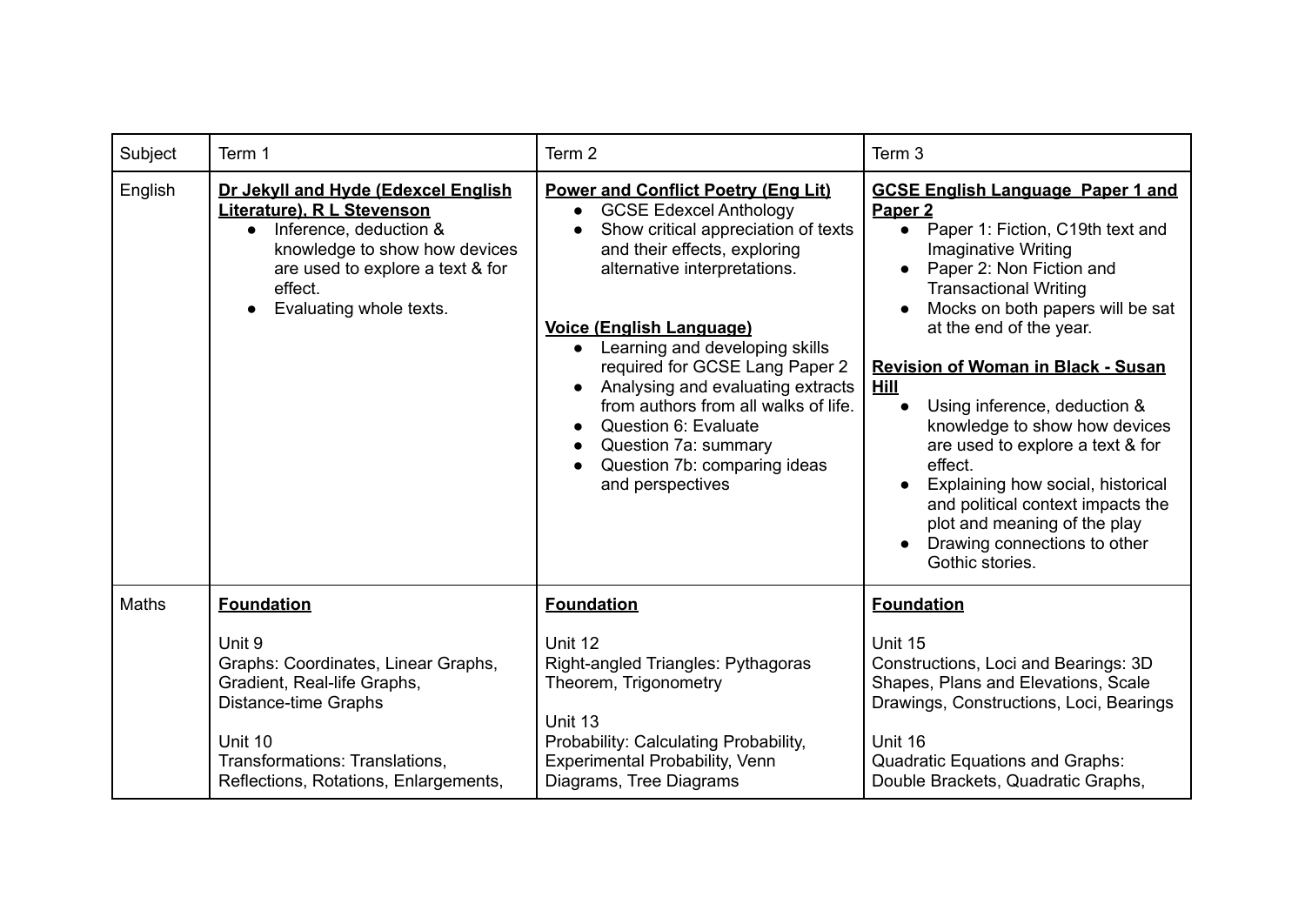|         | Combinations<br>Unit 11<br>Ratio and Proportion: Simplifying Ratios,<br>Using Ratios, Comparing Ratios,<br>Proportion, Proportional Graphs<br><b>Higher</b>                                                                                                                                                                                        | Unit 14<br>Multiplicative Reasoning: Percentages,<br>Growth and Decay, Compound<br>Measures, Speed-distance-time, Direct<br>and Inverse Proportion<br><b>Higher</b>                                                       | Factorising, Solving Quadratic Equations<br><b>Higher</b><br>Unit 14<br>Further Statistics: Sampling, Cumulative<br>Frequency, Box Plots, Histograms,<br>Populations                                               |
|---------|----------------------------------------------------------------------------------------------------------------------------------------------------------------------------------------------------------------------------------------------------------------------------------------------------------------------------------------------------|---------------------------------------------------------------------------------------------------------------------------------------------------------------------------------------------------------------------------|--------------------------------------------------------------------------------------------------------------------------------------------------------------------------------------------------------------------|
|         | Unit 9<br>Equations and Inequalities: Solving<br>Quadratic Equations, Completing the<br>Square, Simultaneous Equations<br>Unit 10<br>Probability: Mutually Exclusive Events,<br>Experimental Probability, Tree Diagrams,<br>Conditional Probability, Venn Diagrams<br>Unit 11<br>Multiplicative Reasoning: Growth and<br>Decay, Compound Measures, | Unit 12<br>Similarity and Congruence: Congruence,<br>Proof, Similarity, 3D Solids<br>Unit 13<br>More Trigonometry: Trigonometric<br>Functions, Solving in 3D, Sine Rule,<br>Cosine Rule, Area of a Triangle               | Unit 15<br><b>Equations and Graphs: Simultaneous</b><br>Equations, Quadratic Graphs, Cubic<br><b>Functions</b>                                                                                                     |
| Science | <b>Health Matters</b><br>What is health?<br>$\bullet$<br>Communicable and Non<br>$\bullet$<br>communicable diseases<br><b>Viruses</b><br><b>Bacteria</b><br>$\bullet$<br>Fungi<br><b>Protists</b><br>Antibiotics<br>Vaccines                                                                                                                       | <b>Particle Model of Matter</b><br>Density<br>$\bullet$<br>Changes of state<br><b>Internal Energy</b><br><b>Specific Heat Capacity</b><br><b>Latent Heat</b><br>Gases<br><b>Coordination and Control</b><br>• Homeostasis | <b>Atomic Structure</b><br>Structure of an atom<br>$\bullet$<br>Radioactivity<br>Nuclear equations<br>$\bullet$<br>Hazards of radiation<br>Contamination and irradiation<br><b>Forces</b><br>Speed<br>Acceleration |